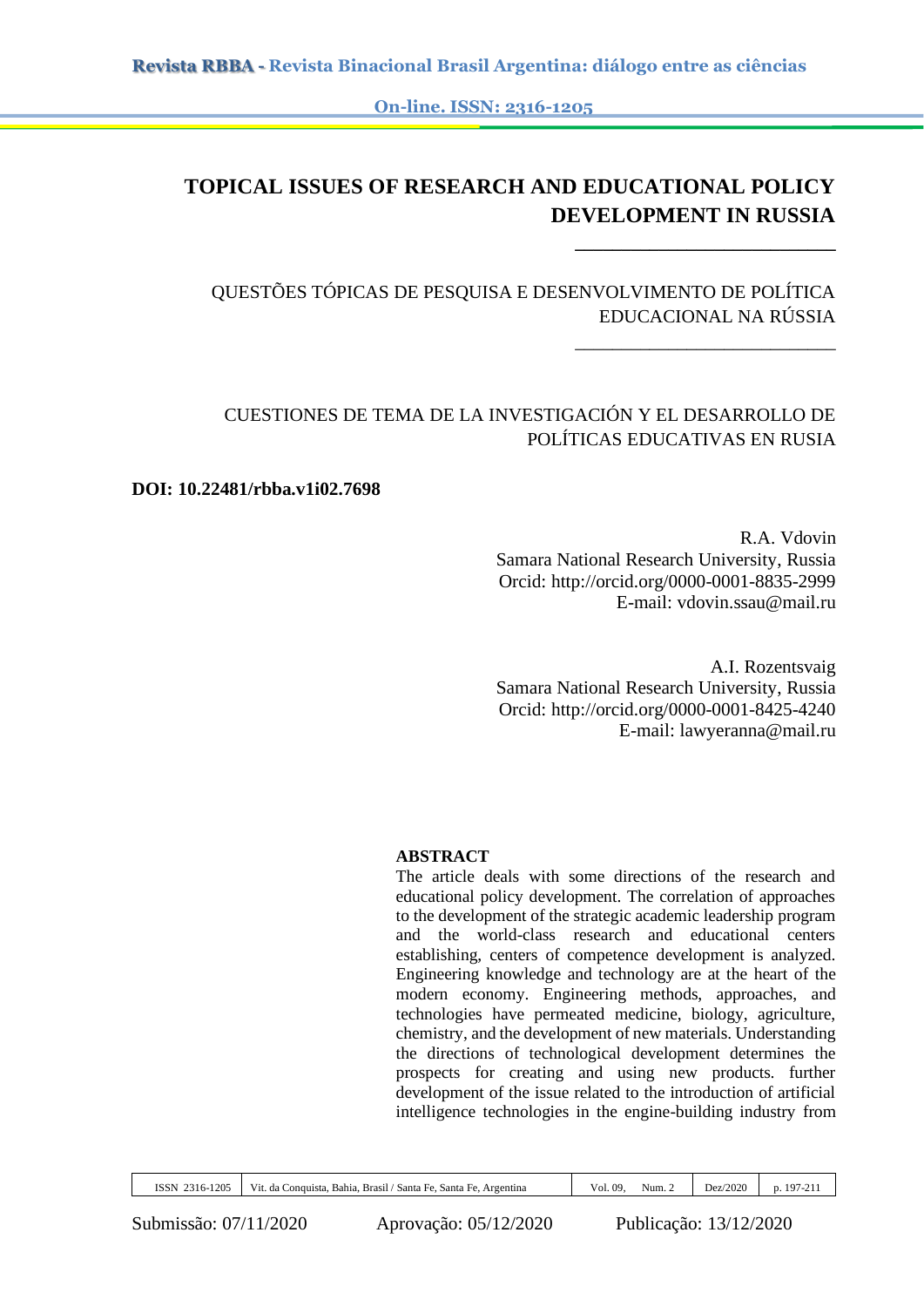the point of view of legal regulation will allow to consolidate the official legal status of such technologies at the legal level and regulate the algorithm and delimit the use of artificial intelligence technologies. The analysis of responses to the big challenges of scientific and technological development and the exhaustion of economic growth opportunities, the formation of the digital economy and the risks of reducing human resources. The development of international accreditation procedures is proposed.

**Keywords**: Research; Education: Research and educational center: Competence development center; Artificial intelligence technologies: International accreditation.

#### **RESUMO**

O artigo trata de algumas direções do desenvolvimento de pesquisas e políticas educacionais. Analisa a correlação de abordagens para o desenvolvimento do programa de liderança acadêmica estratégica e os centros de pesquisa e educação de classe mundial que estabelecem centros de desenvolvimento de competências. O conhecimento e a tecnologia de engenharia estão no centro da economia moderna. Métodos de engenharia, abordagens e tecnologias têm permeado medicina, biologia, agricultura, química e desenvolvimento de novos materiais. Entender os rumos do desenvolvimento tecnológico determina as perspectivas de criação e utilização de novos produtos. O desenvolvimento adicional relacionado à introdução de tecnologias de inteligência artificial na indústria de construção de motores, desde o ponto de vista da regulação jurídica, permitirá consolidar o *status* legal dessas tecnologias e regular o algoritmo e delimitar o uso de tecnologias de inteligência artificial. A análise das respostas aos grandes desafios do desenvolvimento científico e tecnológico e o esgotamento das oportunidades de crescimento econômico, a formação da economia digital e os riscos de redução dos recursos humanos. Propõe-se o desenvolvimento de procedimentos internacionais de acreditação.

**Palavras-chave**: Pesquisa; Educação; Pesquisa e centro educacional; Centro de desenvolvimento de competências; Tecnologias de inteligência artificial; Acreditação internacional.

#### **RESUMEN**

El artículo trata sobre algunas orientaciones para el desarrollo de políticas de investigación y educación. Se analiza la correlación de enfoques para el desarrollo del programa de liderazgo académico estratégico y los centros de investigación y educación de clase mundial que establecen, centros para el desarrollo de competencias. El conocimiento y la tecnología de la ingeniería están en el corazón de la economía moderna. Métodos, enfoques y tecnologías de ingeniería han permeado la medicina, la biología, la agricultura, la química y el desarrollo de nuevos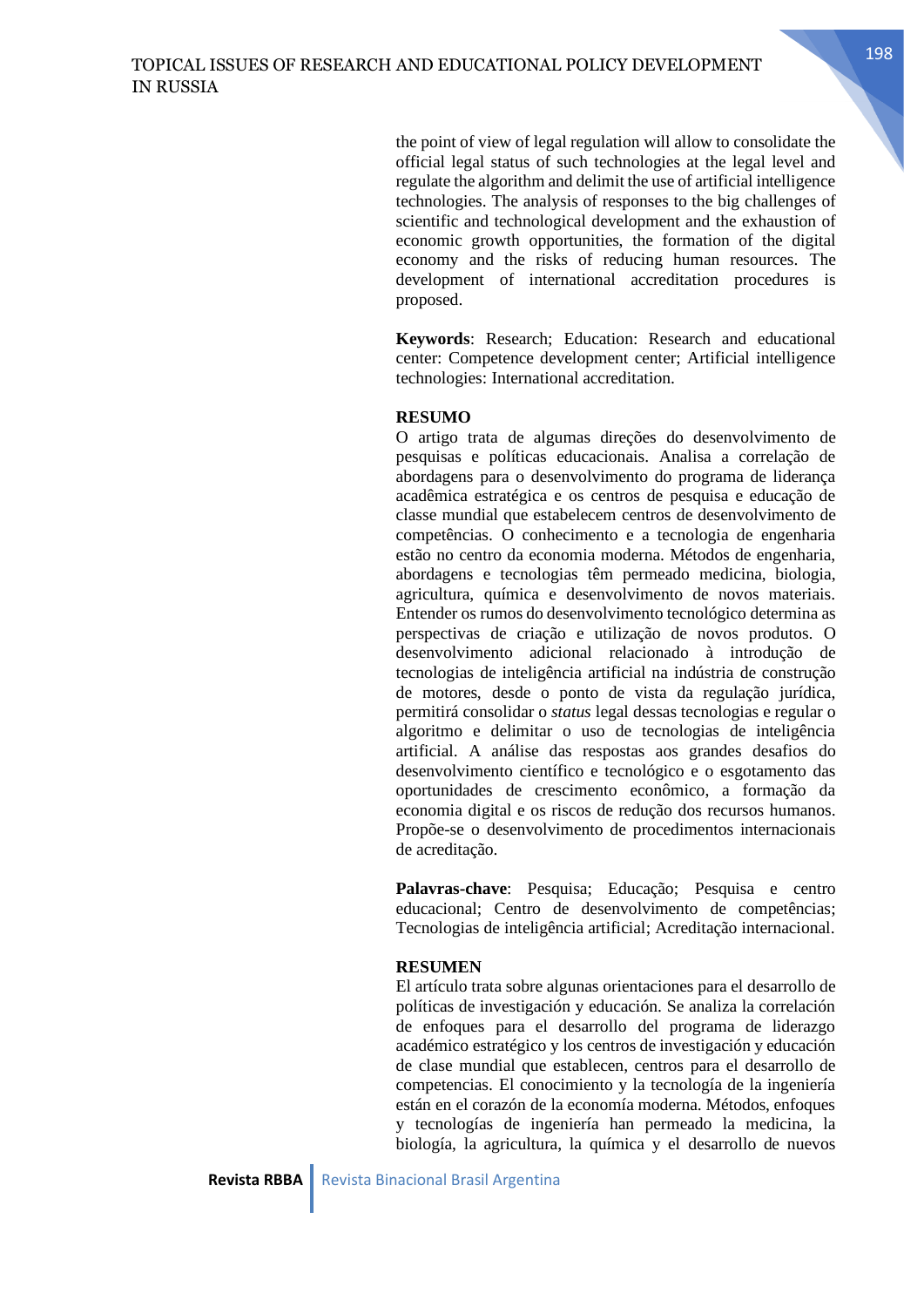materiales. Comprender la dirección del desarrollo tecnológico determina las perspectivas de crear y utilizar nuevos productos. El mayor desarrollo del tema relacionado con la introducción de tecnologías de inteligencia artificial en la industria de la construcción de motores desde el punto de vista de la regulación legal, permitirá consolidar el estatus oficial de estas tecnologías y regular el algoritmo y limitar el uso de tecnologías de inteligencia. artificial. El análisis de respuestas a los grandes desafíos del desarrollo científico y tecnológico y el agotamiento de oportunidades de crecimiento económico, la formación de la economía digital y los riesgos de reducción de recursos humanos. Se propone desarrollar procedimientos de acreditación internacional.

**Palabras clave**: Investigación; Educación; Centro de investigación y educación; Centro de desarrollo de habilidades; Tecnologías de inteligencia artificial; Acreditación internacional.

### **INTRODUCTION**

Today, the speed of technological change in the world is increasing many times, and we have to create our own technologies and standards in the areas that determine the future [1]. In a message to the Federal Assembly on January 15, 2020 President of the Russian Federation Vladimir Putin emphasized that the labor market is changing dynamically today, new professions are constantly emerging, requirements for existing ones are becoming more complex, and higher education should respond flexibly and quickly to these requests. Attention is drawn to the need to allow students after the second year to choose a new direction or program of study, including related professions. Of particular importance in this case is the provision of freedom for work, scientific and innovative search.

The development of responses to the big challenges of scientific and technological development and in terms of exhausting the opportunities for economic growth, the formation of the digital economy and the risks of reducing human resources is of particular relevance.

Engineering knowledge and technology are at the heart of the modern economy. Engineering methods, approaches, and technologies have permeated medicine, biology, agriculture, chemistry, and the development of new materials. Understanding the directions of technological development determines the prospects for creating and using new products.

#### **DISCUSSION**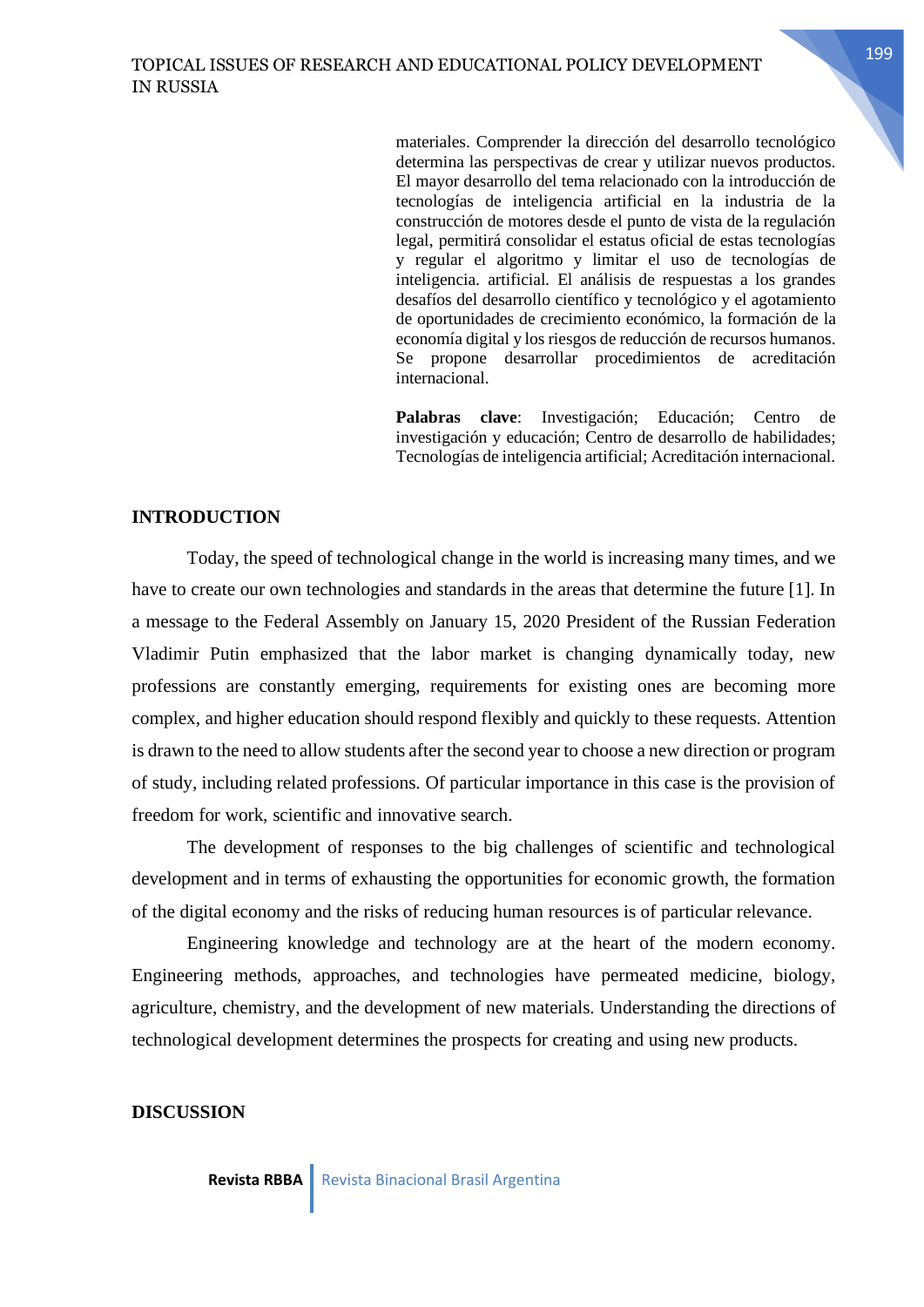New special legal regimes are of particular importance in this regard. The first steps to establish special regulation in order to create the necessary conditions for the development and implementation of artificial intelligence technologies were taken in the subject of the Russian Federation – the Federal city of Moscow from July 1, 2020 in accordance with Federal law № 123-FZ of April 24, 2020.

The key objectives of establishing an experimental legal regime are:

- to improve the quality of life of the population;

- improving the efficiency of state or municipal management;

- improving the efficiency of business entities in the implementation of artificial intelligence technologies;

- formation of a comprehensive system for regulating public relations that arise in connection with the development and use of artificial intelligence technologies, based on the results of establishing an experimental legal regime.

The main objectives of establishing an experimental legal regime are:

- creating favorable legal conditions for the development of artificial intelligence technologies;

- testing of artificial intelligence technologies and results of its application;

- evaluation of the effectiveness and efficiency of establishing special regulation based on the results of establishing an experimental legal regime.

Important principles for establishing an experimental legal regime are:

– transparency of the legal regime of the experimental;

- protection of human and civil rights and freedoms, ensuring the security of the individual, society and the state;

- non-discriminatory access to the results of the use of artificial intelligence.

Due to the rapid development of artificial intelligence technologies in various industries, its legal regulation within the legal aspects of the current legislation is becoming important. First of all, this applies to the branches of the military-industrial complex, for example, engine building, since these industries are the most vulnerable and often undergo modernization in terms of compliance with the development of world science and technology.

Currently, increasingly there is information about the use of artificial intelligence in manufacturing: for example, this technology, based on algorithms of neural network analysis is used for optimization of process parameters of various manufacturing processes of high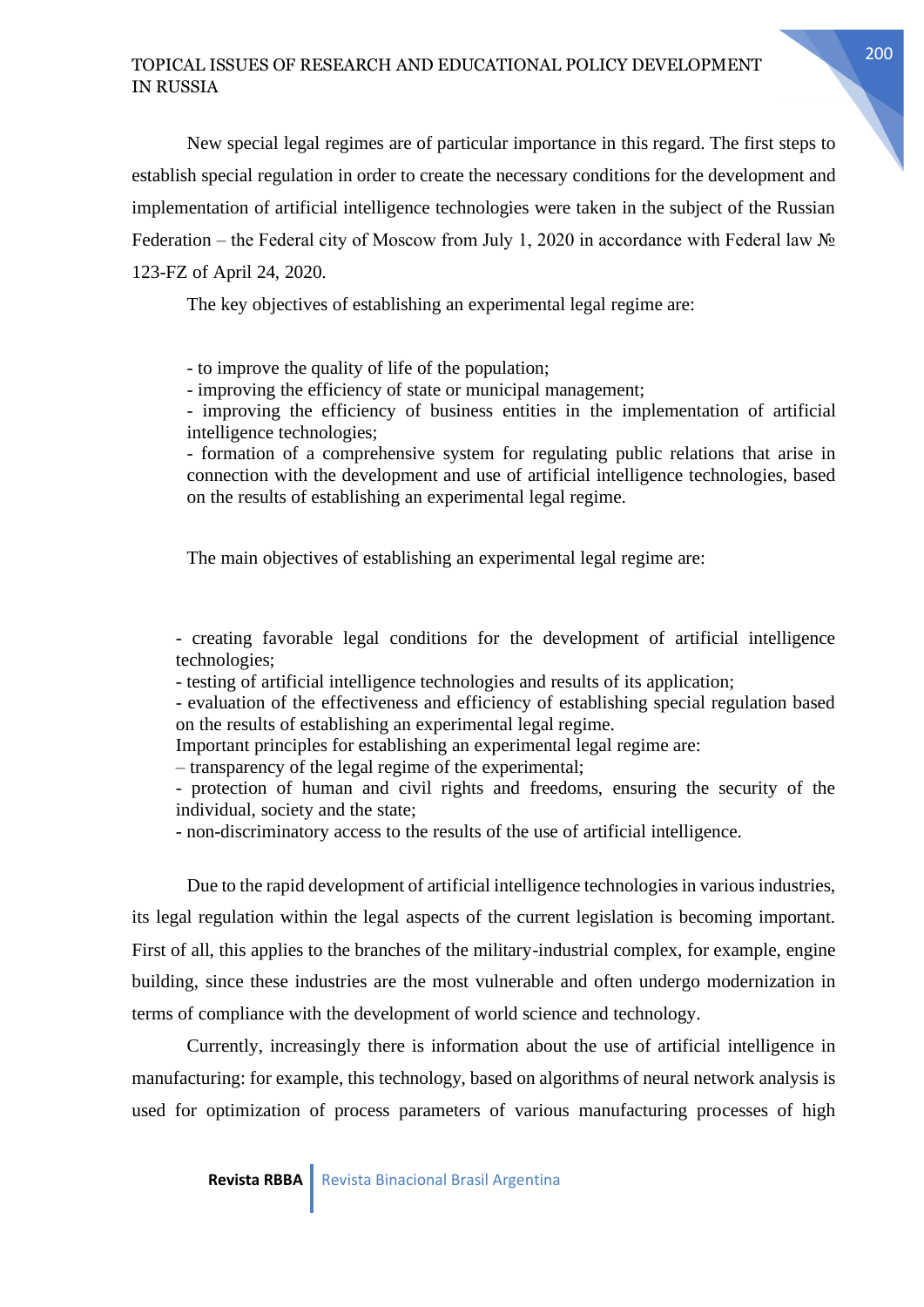precision, - critical parts of gas turbine engines and the choice of the most rational combinations to obtain the final product of the required quality and with minimum costs.

In particular, foundry specialists are constantly faced with the problems of determining the optimal parameters of the technological process in order to minimize the cost of manufacturing the casting (maximum yield) and minimize the percentage of casting defects. These goals are in a certain contradiction: for example, profits, refrigerators increase the quality of casting, but reduce the percentage of yield. In addition, there are difficulties with the presence of a large number of factors that affect the possibility of different types of casting defects in different ways. The main problem is the complexity of formalizing the problem of optimizing the technological process of casting production.

Often, the solution to this problem is based on the experience of technologists and has a heuristic character. There are also systems aimed at automating individual stages of solving this problem. Here you can distinguish universal systems (modeling of foundry processes, designing elements of foundry equipment, etc.) and specialized software products aimed at solving one specific unique problem. The latter differ, as a rule, in deep mathematical elaboration and accuracy of the results obtained. The first ones are successfully applied at the stage of process design, but they have limitations on the factors taken into account and the relationships between them, as well as restrictions related to the requirements for completeness and clarity of information. For this reason, it is not possible to use such software tools for making operational technological decisions. Such decisions are made based on the experience of technologists, among whom there is a shortage of highly qualified specialists.

Obviously, the urgent task for the near future is to attract new information technologies and develop a software and methodological complex that covers the entire range of problems related to the design of the technological process of casting production. The development of such a complex based on the integration of mathematical models, expert experience, a base of heuristic techniques, artificial intelligence tools and unique information and methodological materials is an urgent scientific and practical task.

Thus, further development of the issue related to the introduction of artificial intelligence technologies in the engine-building industry from the point of view of legal regulation will make it possible to consolidate the official legal status of such technologies at the legal level and regulate the algorithm and delimit the area of use of artificial intelligence technologies.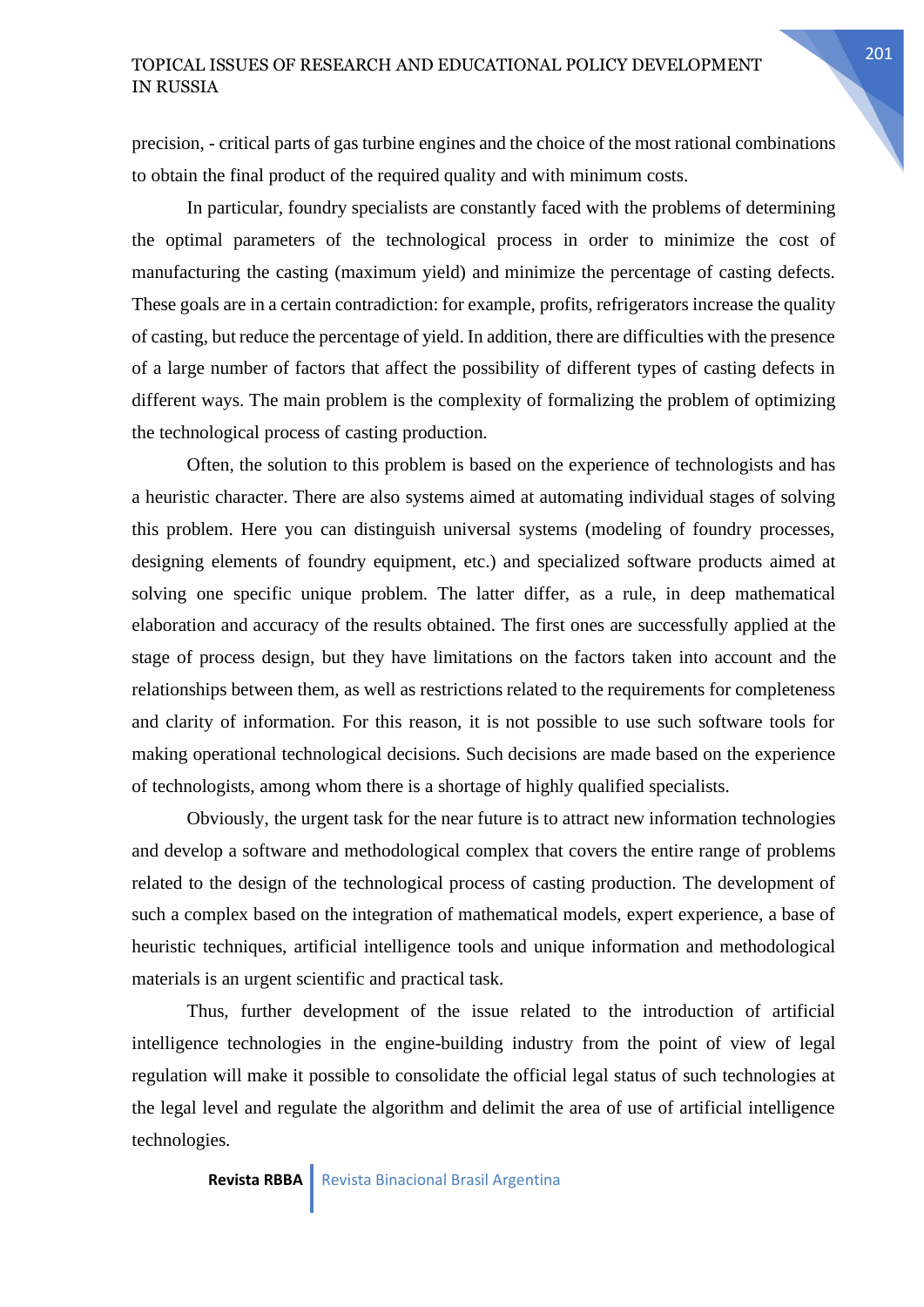In this regard, the development of the Institute of international accreditation is also an urgent requirement of the time. The current state accreditation procedure ensures a high level of content and quality of education, but its implementation is not based on national legislation. At the same time, globalization requires evaluating an educational organization in accordance with internationally proven quality standards and obtaining international accreditation. Indicators related to the passage of international accreditation are included in the Federal project "Export education" national project "Education", in monitoring the effectiveness of universities by the Ministry of science and higher education of the Russian Federation annually and aims.

International accreditation plays an important role in ensuring the global competitiveness of Russian universities, which is the main idea of the unified state support program for at least 100 higher education institutions of the Russian Federation – the strategic academic leadership Program (hereinafter referred to as PSAL), which starts from 2021. PSAL concentrates resources to ensure the contribution of universities to achieving the national goal and fulfilling the instructions of the President of the Russian Federation in terms of increasing the scientific and educational potential of higher education institutions and scientific organizations, as well as ensuring the participation of higher education organizations in the socio-economic development of the Russian Federation's subjects. As part of the selection process, projects of University development programs (programs) developed over a ten-year period are evaluated. The achievement of performance indicators by universities should ensure an increase in the contribution of universities to the industry and (or) regional economy; attracting applicants, students and postgraduates who have shown outstanding abilities; implementing adaptive, practice-oriented and flexible educational programs of educational programs and networking with leading Russian and foreign organizations; building research capacity; improving the resource availability and diversification of the University's income structure; building human resources; support for young scientists; improving the efficiency of the University management system.

One of the export indicators of the PSAL project is the share of its participant's students in higher education programs that have current international accreditation from the total number of students in higher education programs.

In this regard, the unified national project in the field of higher education and science for 2021-2030 - "Science and Universities", which is being developed by the Ministry of science and higher education of the Russian Federation, is of particular value. It assumes the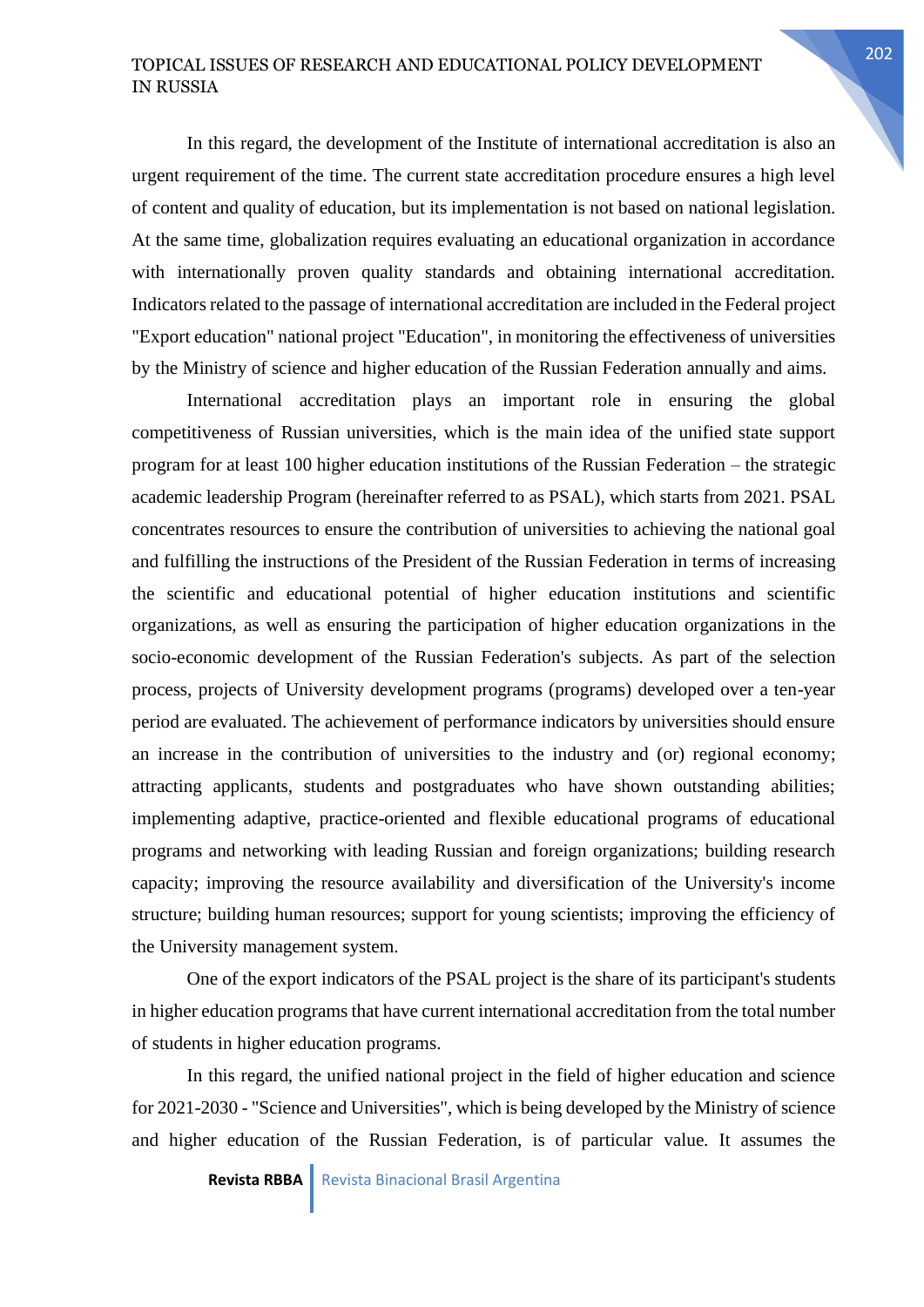achievement by 2030 of the national goal "Opportunities for self-realization and talent development" to ensure the presence of the Russian Federation among the top ten countries in the world in terms of research and development, including through the creation of an effective higher education system.

It is also necessary to note separately the integrated approach to the normative legal acts being developed in this area.

Thus, by the decree of the Government of the Russian Federation of April 30, 2019 № 537 "on measures of state support for world-class scientific and educational centers based on the integration of higher education organizations and scientific organizations and their cooperation with organizations operating in the real sector of the economy" [2] approved the rules for granting grants in the form of subsidies from the Federal budget for state support of world-class scientific and educational centers based on the integration of higher education organizations and scientific organizations and their cooperation with organizations operating in the real sector of the economy.

By order of the Minister of science and higher education of the Russian Federation № 1227 of September 23, 2020, the criteria for selecting programs for world-class research and educational centers were approved [3]. The first group includes criteria that characterize the research, economic (innovative), human resources and infrastructure potential of a world-class research and education center; the second group includes criteria that characterize the involvement of a subject of the Russian Federation in the implementation of the center's program of activities; the third category includes criteria that characterize the scientific and technological potential of a constituent entity of the Russian Federation in accordance with the spatial development Strategy of the Russian Federation for the period up to 2025, approved by decree of the Government of the Russian Federation № 207-R of February 13, 2019 [4].

Analyzing the selection criteria, as well as approaches to performance indicators of University development programs and programs of world-class research and educational centers, we can assume their correlation in a number of ways, which confirms their strategic importance.

The key cross-cutting focus of the center's work is modern engineering science and technology, which is cross-sectoral and interdisciplinary in nature. They are based on: intellectualization of engineering through the creation of engineering knowledge bases and the development of models, methods and algorithms of "Artificial intelligence", including the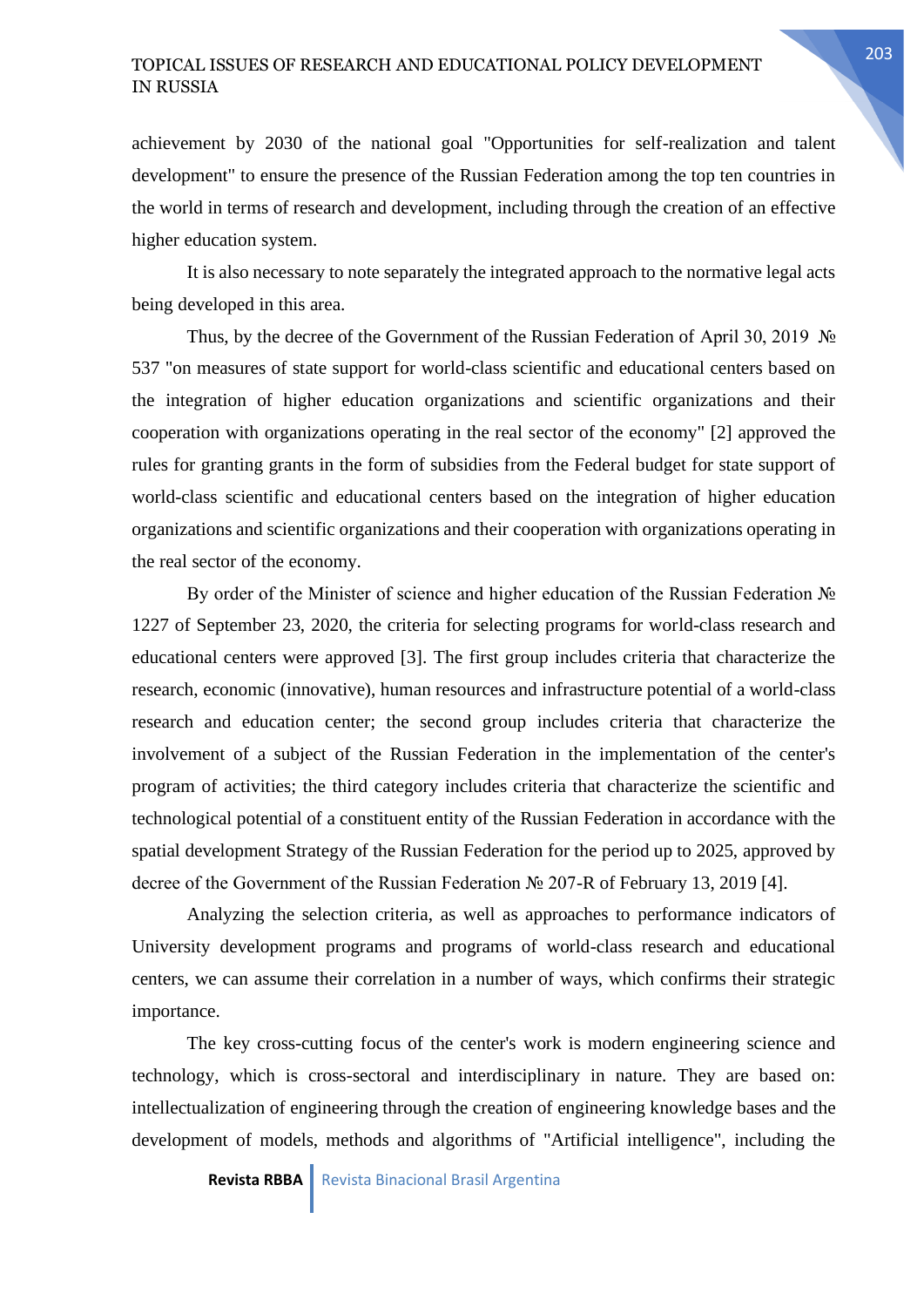management of groups (swarms) of Autonomous "smart things" and the creation of digital ecosystems and colonies of such collective intelligence systems; transfer of engineering methods and model solutions between different areas of knowledge; development of the concept of "strong intelligence" for solving complex engineering problems at all stages of the life cycle of complex products; formation of a system of cooperation with Russian and foreign centers on modern engineering. The key competitors of the "Engineering of the future" REC in the world are such centers as Canada Digital Technology Supercluster (an example of a cross – industry engineering center specializing in mechanical engineering and medicine), Saclay Plateau Research and Innovation Cluster (R&D divisions of technology companies that compete with industrial holdings represented in the Samara REC), aerospace Research & Innovation Center AbuDhabi (an example of a new generation center with plans for the development of engineering science for several decades to come), pole of competitiveness Cara in French Lyon (center for mobility technologies, automotive industry and transport of the future), RWTH Innovation center in Germany Aachen (example of the innovation center on campus with experience in the successful creation of engineering products for new markets, including the electric car, electroanal, etc.), scientific-educational center rolls-Royce (RollsRoyce) (example of integration of the Corporation, is a world leader in aviation engine building, in the world scientific-educational network of 29 research centers in leading universities), the Berlin center of materials and energy Helmholtz (center, combining a research infrastructure of Germany in the field of materials science), the company AirLiquid (scientific and industrial Association of companies in France for the production of gases for industry, health and environmental protection), the research company Hydrogenics Europe N. V. (intelligence, etc.) is the core of similar innovation centers in the world. These centers are designed in such a way that they do not have one industrial specialization. As a rule, their activities are based on the transfer of engineering solutions between different industries. Therefore, the participants of such centers include both industrial and medical enterprises, as well as organizations of the agro-industrial complex. The transfer of engineering solutions at the intersectoral level has become possible thanks to the development of big data and the artificial intelligence industry-the key competencies of the center.

Belgian scientific and industrial company for the development of installations for the production of hydrogen).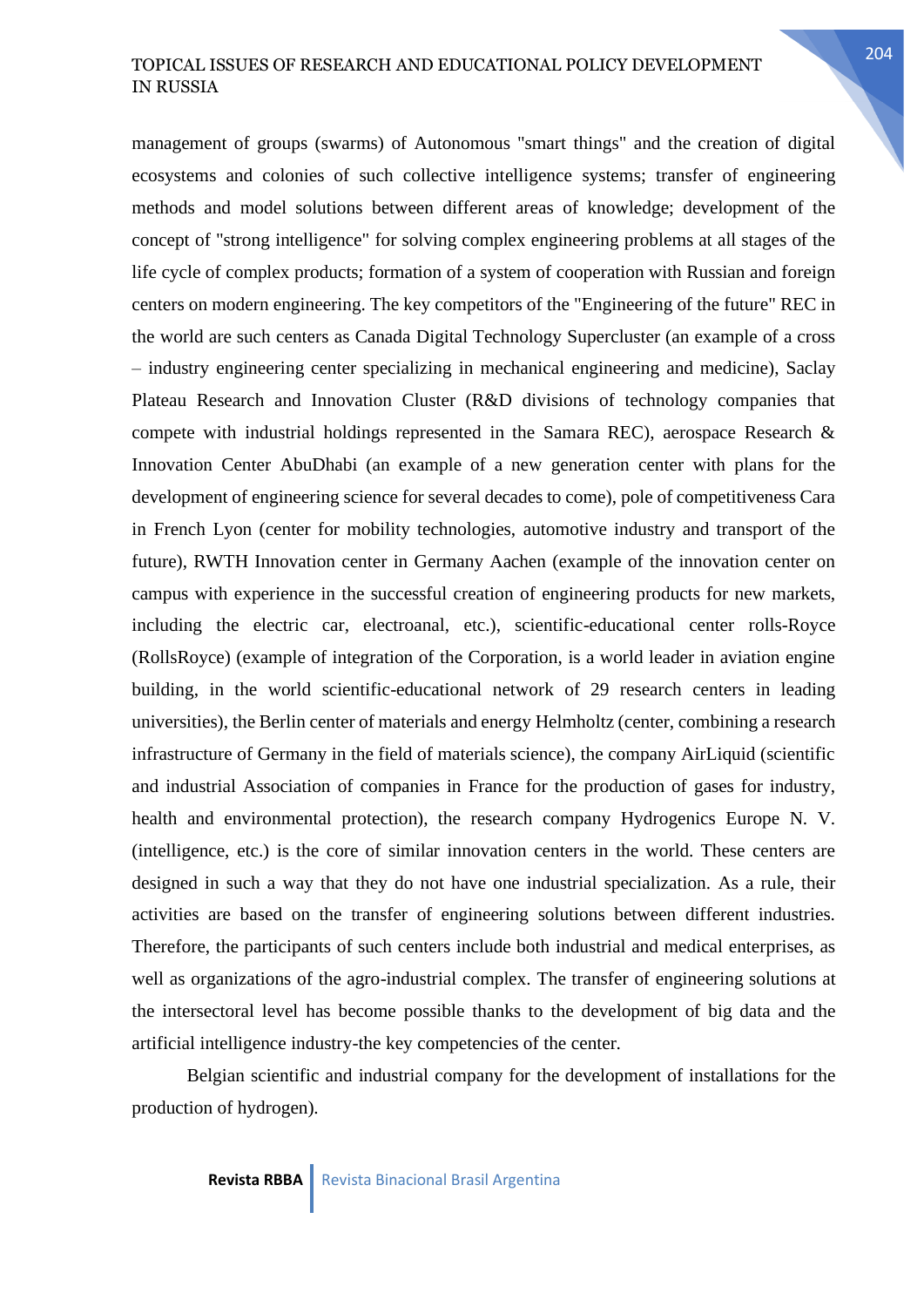Analysis of competitors ' activities shows that engineering (including engineering science, applied engineering, industrial artificial

The center has three major segments: advanced industrial engineering (primarily engine building, including hydrogen technologies, as well as green chemistry and materials), engineering of intelligent control systems (primarily production and transport systems, project management, management of self-organizing groups (swarms), as well as smart agriculture and precision farming), engineering of new generation biotechnical systems (in medicine, social sphere, etc.). All of them are aimed at the development and wide application of artificial intelligence models, methods and algorithms as a tool for effective transfer of accumulated engineering knowledge between different high-tech sectors and creation of intelligent decisionmaking systems for managing advanced engineering products.

One of the key target products of the center's activities are: 1. new generation Engines: hybrid, alternative fuel and energy sources, with low environmental load, including new generation rotary-blade units, methane hybrid for cars, diesel locomotives and marine diesel generators. 2. a Series of digital systems for a wide range of engineering projects: a digital engine building platform; a tool platform for building systems based on digital twins, knowledge bases and multi-agent technologies; unified information system for accounting, control and monitoring of railway junctions and intersections; systems for monitoring and managing complex technological objects using ultra-fast radio frequency identification technology; digital platforms and smart service ecosystems. 3. high-Tech products for the space industry: high-orbit transport systems and vehicles, their dynamic, functional and structural elements for building a multi-level monitoring system; small SPACECRAFT, nanosatellites and their groupings with various types of target equipment their dynamic and functional elements, coupled computer optics and image processing systems; unmanned aircraft systems, their dynamic and functional elements for building and functioning a multi-level monitoring system. 4. high-Tech products for the transport industry: Adaptive special equipment on a combined course based on the KAMAZ platform; electric-driven vehicles and an intelligent platform for them; advanced materials and digital counterparts of materials and technological processes for their processing. 5. Digital control system in agriculture (agrodiversity): intelligent cyber-physical control system for precision agricultural enterprises based on the" digital twin " of plants; transport and technological robots; combined navigation and control. 6. Biomedical engineering technologies: software and hardware complexes, services and systems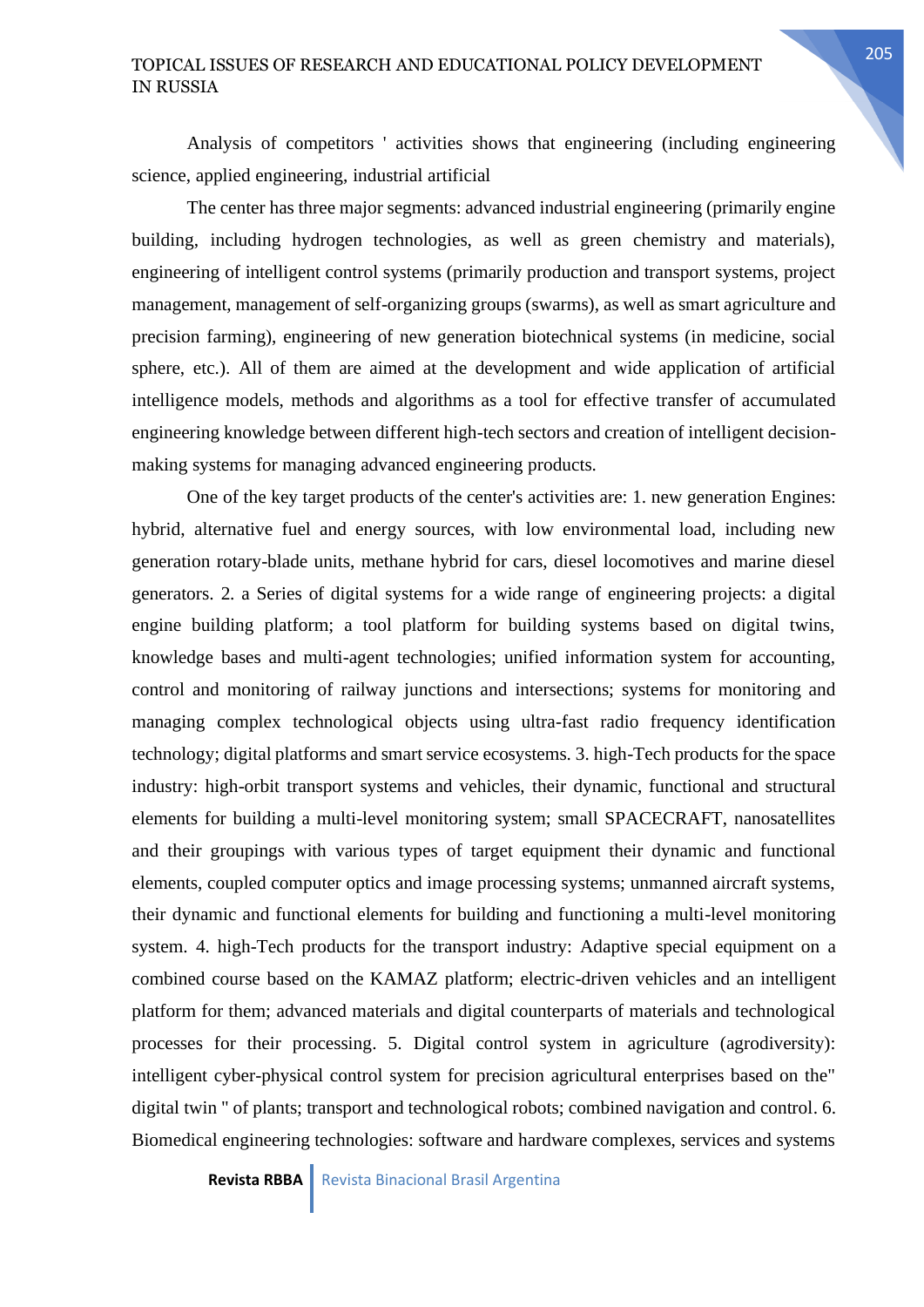for supporting medical decision-making; models of individual treatment and rehabilitation. 7. hydrogen energy Technologies: hydrogen generation and storage units; small-sized autothermal reforming units; new-generation membrane gas purification reactors; mobile power plant for hydrogen storage; fuel cells. 8. artificial intelligence Products: digital ontology of the use of artificial intelligence tools in research and forecasting of physical, chemical and biological processes; cross-disciplinary digital intelligent systems and educational and methodological complexes for studying, modeling and programming dynamic processes and open systems: Earth and near space, transport and new mobility, alternative energy, Genesis of materials, human and ecosystems.

The center is being created as an effective mechanism for implementing the strategy of scientific and technological development of the Russian Federation at the regional level, capable of finding answers to major challenges and ensuring the implementation of the priorities of scientific and technological development of the country within the framework of the activities chosen by the center.

The tasks of the center are defined as:

1. Organization of world-class advanced research and development in the areas of the center's activities.

2. Attraction to the region, identification and training of talents, highly qualified specialists and technological entrepreneurs (in new practice-oriented educational formats) in the areas of the center's activities.

3. Entering global markets and implementing an extraterritorial model of the center with an ever-growing innovation ecosystem.

One of the key challenges facing the economy of the Russian Federation and the global economy as a whole is the transition to new mobility, which provides for high – quality movement of passengers and cargo with increased efficiency indicators with minimal impact on the environment. In addition, the development of new mobility is inextricably linked with the formation of new markets, without participation in the development of which it is impossible to meet the second challenge – the exhaustion of traditional opportunities for economic development of the Russian Federation. Both challenges (the transition from extensive economic development and the development of new mobility, including the need for effective space development) correspond to the challenges of the Russian Federation's science and technology development Strategy. In General, the current volume of global markets for the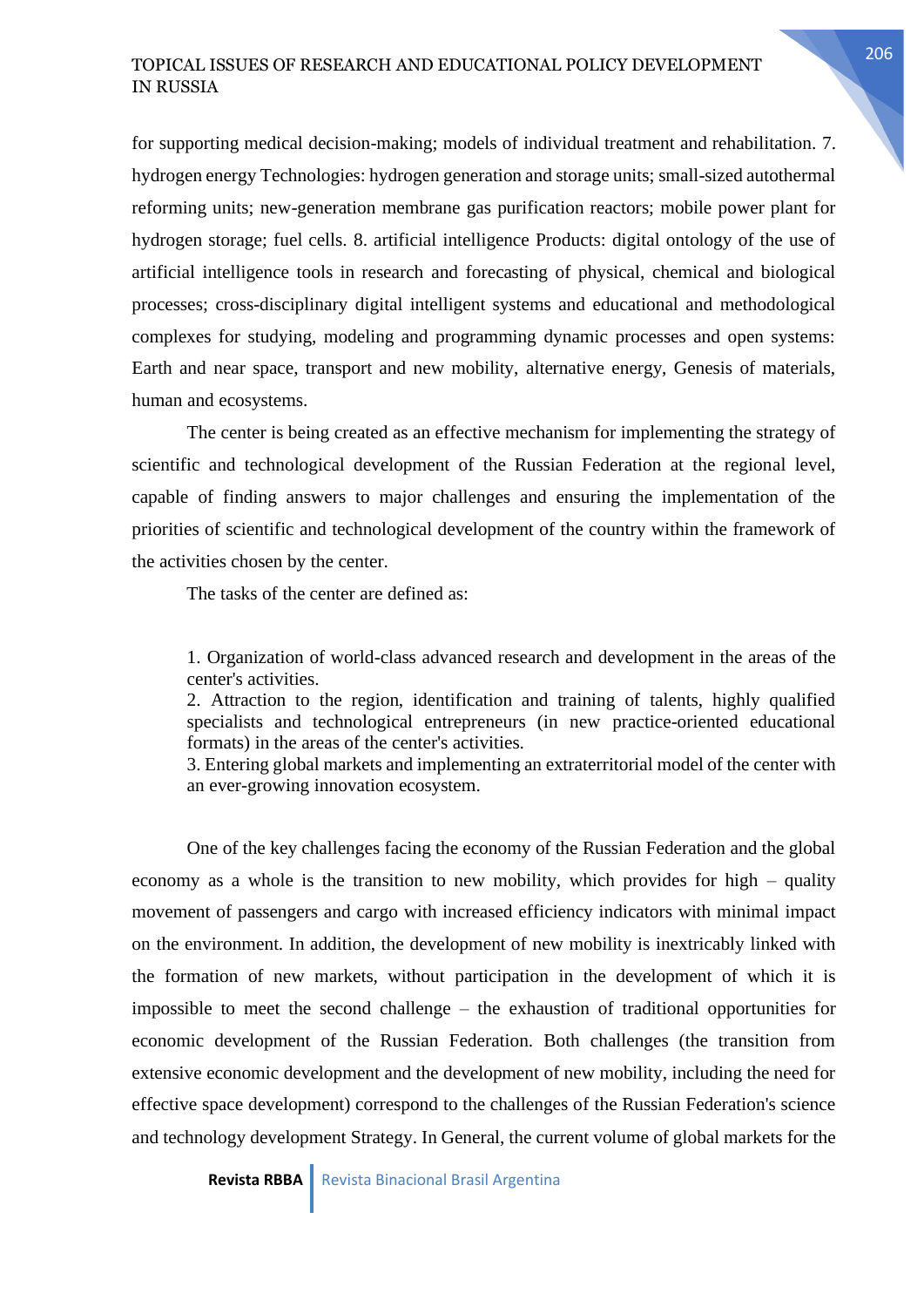presence of the center's participants is about \$ 1 trillion. On some of them, participants of the center in the horizon of 7-10 years will be able to take a share of 3-5%. The core markets for the center are the markets for transport systems and new mobility, including the markets for new generation engine technologies (hybrid, electric engines, as well as decarbonization technologies – alternative fuels, environmentally friendly materials), transport management platforms and other technological objects, unmanned technologies, aerospace technologies, digital tools, etc. At the same time, the center's activities are also focused on participation in the markets of new engineering competencies (engineering of living systems, advanced medical technologies, new materials of wide application, etc.).

The development of modern transport systems markets and new mobility is based on three areas: advanced propulsion systems; alternative fuels; and transport management systems. It is in this area that the Samara region, which is the core of the center being formed, has competencies recognized at the world level. Changes in engine production create an image of the future economy. This includes the ability of the economy to achieve the desired level of reducing the environmental burden, the ability to provide a new quality of life and activity for the population (for example, engines for high-speed communication), and the ability to provide significant growth in labor productivity (for example, engines for unmanned systems). The Russian Federation's competitiveness in the global economy will depend on its success in this area. Today, transport systems are under pressure from new trends in the global economy [5]. The 2020 crisis can only increase these challenges. Among them:

- trend 1: lower consumption of hydrocarbon fuels through the electrification of engines, including the transition to hybrid and fully electric engines, etc.

- trend 2: the reduction of emissions of harmful substances and greenhouse gas emissions (primarily sulfur and nitrogen oxides) due to the use of alternative fuels, first of all, the transition to hydrogen fuel, methane and other species;

- trend 3: increasing the efficiency and reducing the safety of transport complex management, primarily through the transition to unpopulated technologies, the introduction of artificial intelligence, multi-agent systems, and other areas;

- trend 4: development of space and air space to improve the human environment.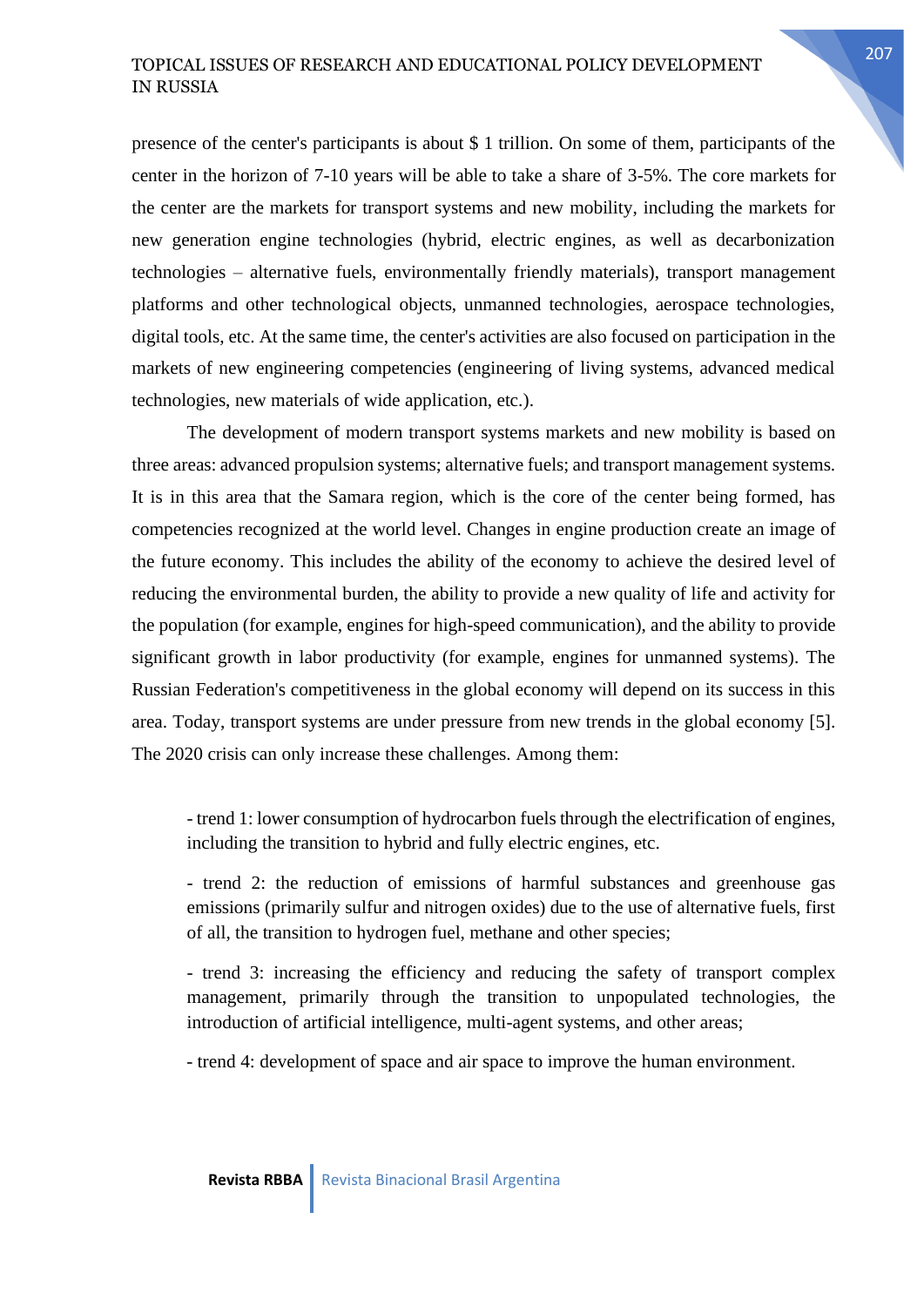In addition to the markets of mobility, members of the center have serious expertise for the development of markets for new engineering competences, which in the programme of activities of the centre related markets of advanced production technology, and markets technologies in modern medicine and several others.

The presence of medical specialization projects is due to the fact that one of the key trends in the development of engineering science around the world today is the flow of knowledge from the field of mechanical engineering from mechanical engineering to the biotechnological sector of living systems engineering (biotech engineering). Such centers of mechanobiology are being created all over the world today, and the center is no exception. In this regard, the use of mechanical engineering technologies in the design of biochips, bone tissues, solving agricultural issues and other areas of living systems is an objectively justified activity of the center.

In General, it is the cross-sectoral and interdisciplinary transfer of knowledge and competencies that should become one of the triggers for the development of science and education in the partner regions and for the implementation of the center's program.

Movement in the center's areas of activity involves overcoming technological barriers, which were discussed in the section of the center's program of activities "Target model". Each technological barrier is a set of innovative challenges that can only be met by being competitive in the global research agenda.

Each of the activities of the center is characterized by its own research agenda, which is aimed at embedding the program of the center's activities. In particular, for the direction of engine systems, the research agenda is formed by trends in the electrification of engines, improving the efficiency of internal combustion engines, switching to alternative fuels, the development of new materials, and the introduction of related technologies and developments.

The research agenda in the field of "Artificial intelligence in engineering "is currently related to the development of new classes of models, methods and algorithms for solving complex engineering problems, building knowledge bases and multi-agent technologies, developing the concept of" strong intelligence " and building digital ecosystems of collective intelligence. Given the rapid progress of this topic abroad, it is of particular importance to create a domestic open "factory" -a tool platform for mass production of intelligent systems for managing enterprises in industry, transport, supply chains, and others, personalized by creating knowledge bases and digital counterparts.

**Revista RBBA** Revista Binacional Brasil Argentina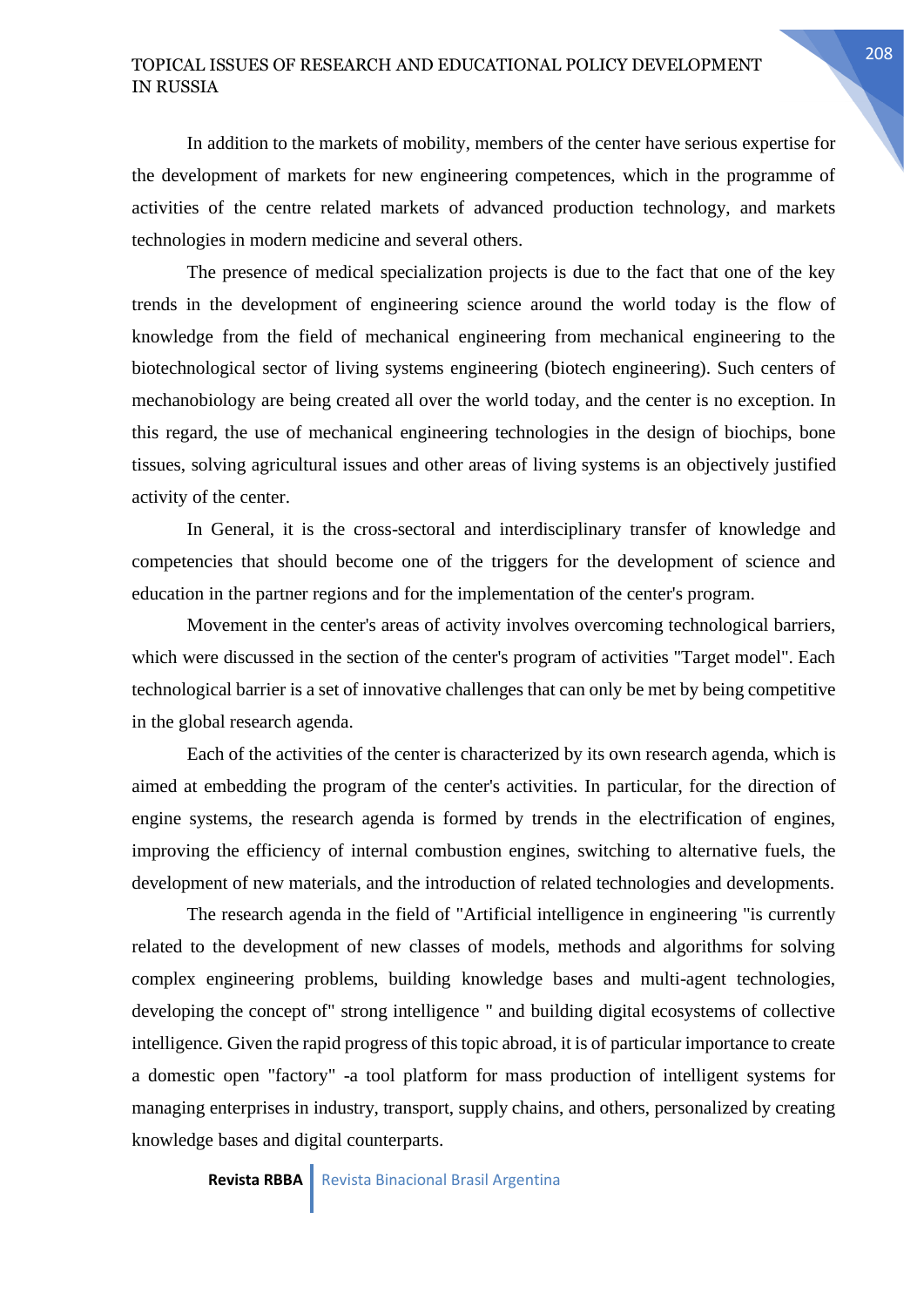The research agenda in the field of transport systems is determined by the transition to highly and fully automated technologies, smart control systems, including automated management of the UAV fleet, the development of micro-mobility technologies, and the introduction of end-to-end transport management platforms.

Research agenda in the sectors of new engineering competencies (especially health systems) is determined by the mass use of digital technology in medicine and engineering techniques in medicine, including the development of Internet of things medicine, XaaS platforms, different functionality, remote medicine, new diagnostic technologies, the transition to a new generation of drugs, trends in the number of epidemics, ageing populations and many other factors.

All these aspects will be taken into account and worked out at a more detailed level. Including in the framework of the comprehensive research programs, and integrated scientifictechnical programs will be updated of the latest trends, challenges and threats of development of individual sectors, the roadmap, the joint movement center participants.

In cases where the center will lack the competencies to respond to a particular challenge, a decision will be made to create targeted alliances or consortia.

Already, we can say that the probability of consortia is high in such areas as hybrid and electric motors, smart materials in medicine, new materials in mechanical engineering, digital platforms of wide application and artificial intelligence systems for solving engineering problems in industry, transport, agriculture, etc.

In addition, it provides for the formation of competence development centers for managers of scientific, scientific and technical projects and laboratories on the basis of RECs (hereinafter – In order to ensure a systematic approach to the training of personnel necessary for the creation of scientific laboratories and competitive project groups of REC participants and other interested organizations in various regions of Russia, to attract leading scientists and teachers of REC, as well as other highly qualified experts from the Russian and foreign research and scientific-industrial sphere to improve the quality of management training, necessary to increase the competitiveness of the REC participants ' developments and their implementation in the real sector of the Russian economy and on the world market.

Thus, the competence development Center for managers of scientific, scientific and technical projects and laboratories of the scientific and educational center "Engineering of the future" (hereinafter-REC) is created in accordance with paragraph 1.3. The Federal project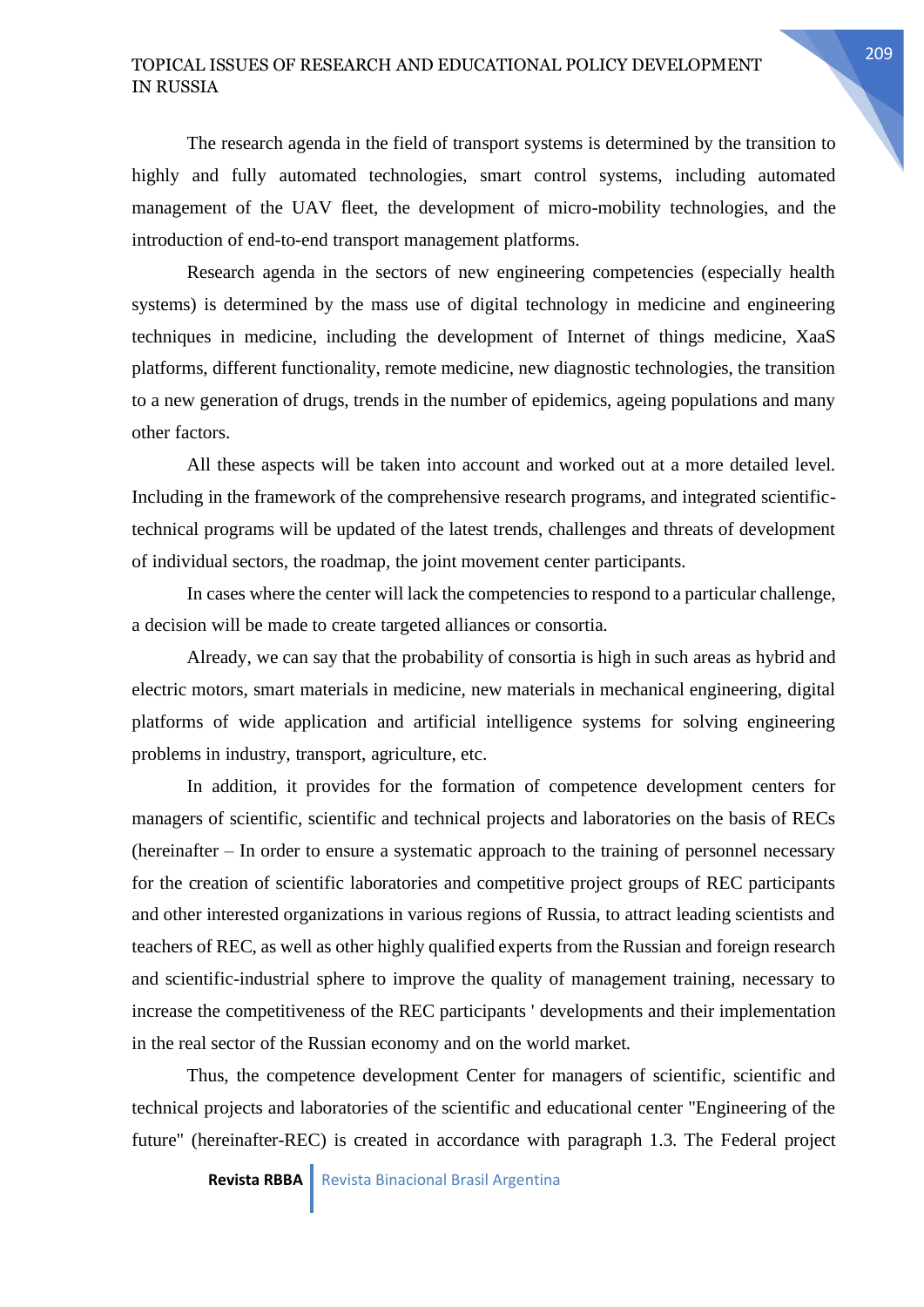"development of human resources in the field of research and development", the National project "Science", to assist REC participants in forming a systematic approach to the training and professional growth and development of scientific and scientific-pedagogical personnel, providing conditions for scientists to carry out engineering research, research and development, the creation of scientific laboratories and engineering centers.

The REC CRC has two key goals:

1. Development of the scientific staff of the REC of competencies that allow to effectively solve the tasks of the REC Program (organization of world-class advanced research and development; attraction to the region, identification and training of talents, highly qualified specialists and technological entrepreneurs; access to global markets and implementation of the extraterritorial model of the center with an evergrowing innovation ecosystem);

2. Training motivated leaders and world-class teams to implement complex REC projects and find answers to big challenges.

#### **CONCLUSION**

Based on the results of the above-mentioned activities, as well as through a comprehensive assessment of the business, professional and personal qualities of trained personnel, a reserve of scientific and pedagogical staff of the new generation will be formed. In the future, the personnel reserve will be used to form the management team of large scientific, scientific and educational scientific and technical projects (including interdisciplinary ones) at the meta-level. This will also require appropriate confirmation at the international level, one of the ways of which is to pass international accreditation.

#### **REFERENCES**

1. Message of the President of the Russian Federation to the Federal Assembly of January 15, 2020. Reference and legal system "ConsultantPlus".

2. Decree of the Government of the Russian Federation № 537 of April 30, 2019 "On measures of state support for world-class scientific and educational centers based on the integration of higher education organizations and scientific organizations and their cooperation with organizations operating in the real sector of the economy". Reference and legal system "ConsultantPlus".